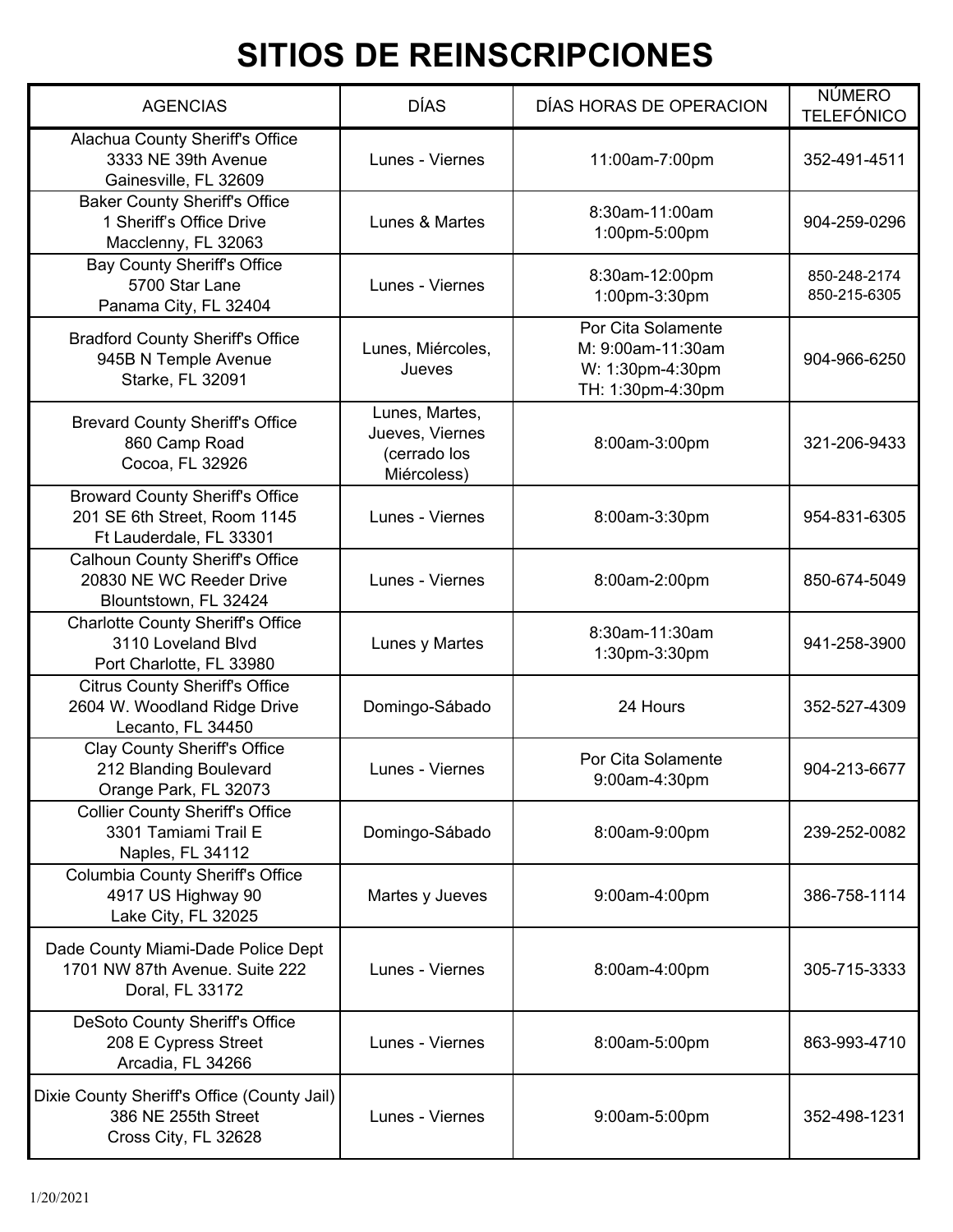| Duval County (Jacksonville) Sheriff's<br>Office<br>1024 Superior Street<br>Jacksonville, FL 32254        | Lunes - Viernes                                                  | 8:00am-5:00pm                                              | 904-630-8633                 |
|----------------------------------------------------------------------------------------------------------|------------------------------------------------------------------|------------------------------------------------------------|------------------------------|
| <b>Escambia County Sheriff's Office</b><br>2935 N "L" Street<br>Pensacola, FL 32501                      | Lunes - Viernes                                                  | 8:00am-4:00pm                                              | 850-436-9829                 |
| Flagler County Sheriff's Office (Jail)<br>1002 Justice Lane<br>Bunnell, FL 32110                         | Lunes, Miércoles,<br><b>Viernes</b>                              | M: 9:00am-11:00am<br>W: 1:00pm-4:00pm<br>F: 9:00am-11:00am | 386-586-4881<br>386-586-4885 |
| Franklin County Sheriff's Office<br>270 State Road 65<br>Eastpoint, FL 32328                             | Lunes, Martes,<br>Jueves, Viernes<br>(cerrado los<br>Miércoless) | 8:00am-4:00pm                                              | 850-670-8500                 |
| <b>Gadsden County Sheriff's Office</b><br>2135 Pat Thomas Parkway<br>Quincy, FL 32351                    | Lunes - Viernes                                                  | 8:00am-5:00pm                                              | 850-627-9233                 |
| <b>Gilchrist County Sheriff's Office</b><br>9239 S US Highway 129<br>Trenton, FL 32693                   | Lunes - Viernes                                                  | 9:00am-12:00pm;<br>1:00pm-5:00pm                           | 352-463-3410                 |
| <b>Glades County Sheriff's Office</b><br>1297 E State Road 78<br>Moore Haven, FL 33471                   | Martes y Jueves                                                  | 8:00am-11:00am                                             | 863-946-1600                 |
| <b>Gulf County Sheriff's Office</b><br>1000 Cecil G. Costin, Sr., Boulevard<br>Port Street Joe, FL 32456 | Lunes - Viernes                                                  | 9:00am-5:00pm                                              | 850-227-1115                 |
| Hamilton County Sheriff's Office<br>207 NE 1st Street, Room 114<br>Jasper, FL 32052                      | Martes-Jueves                                                    | 9:00am-12:00pm;<br>1:00pm-3:00pm                           | 386-792-7102                 |
| Hardee County Sheriff's Office<br>900 E Summit Street<br>Wauchula, FL 33873                              | Lunes - Viernes                                                  | 8:00am-4:00pm                                              | 863-773-0304                 |
| <b>Hendry County Sheriff's Office</b><br>101 S Bridge Street<br>LaBelle, FL 33935                        | Domingo-Sábado                                                   | 1:00pm-3:00pm                                              | 863-674-5613                 |
| Hernando County Sheriff's Office<br>18900 Cortez Boulevard<br>Brooksville, FL 34601                      | Martes y Jueves                                                  | 8:00am-11:30am;<br>1:00pm-4:00pm                           | 352-754-6830                 |
| <b>Highlands County Sheriff's Office</b><br>434 Fernleaf Avenue<br>Sebring, FL 33870                     | <b>Martes</b>                                                    | 8:00am-12:00pm;<br>1:00pm-4:30pm;<br>Or By Appointment     | 863-402-7201<br>863-402-7357 |
| Hillsborough County Sheriff's Office<br>1800 Orient Road<br>Tampa, FL 33619                              | Lunes - Viernes                                                  | 7:00am-3:30pm                                              | 813-247-8490                 |
| <b>Holmes County Sheriff's Office</b><br>211 N Oklahoma Street<br>Bonifay, FL 32425                      | Lunes - Viernes                                                  | 8:00am-5:00pm                                              | 850-547-4421                 |
| Indian River County Sheriff's Office<br>4055 41st Avenue<br>Vero Beach, FL 32960                         | Lunes - Viernes                                                  | 24 Hours                                                   | 772-978-6117                 |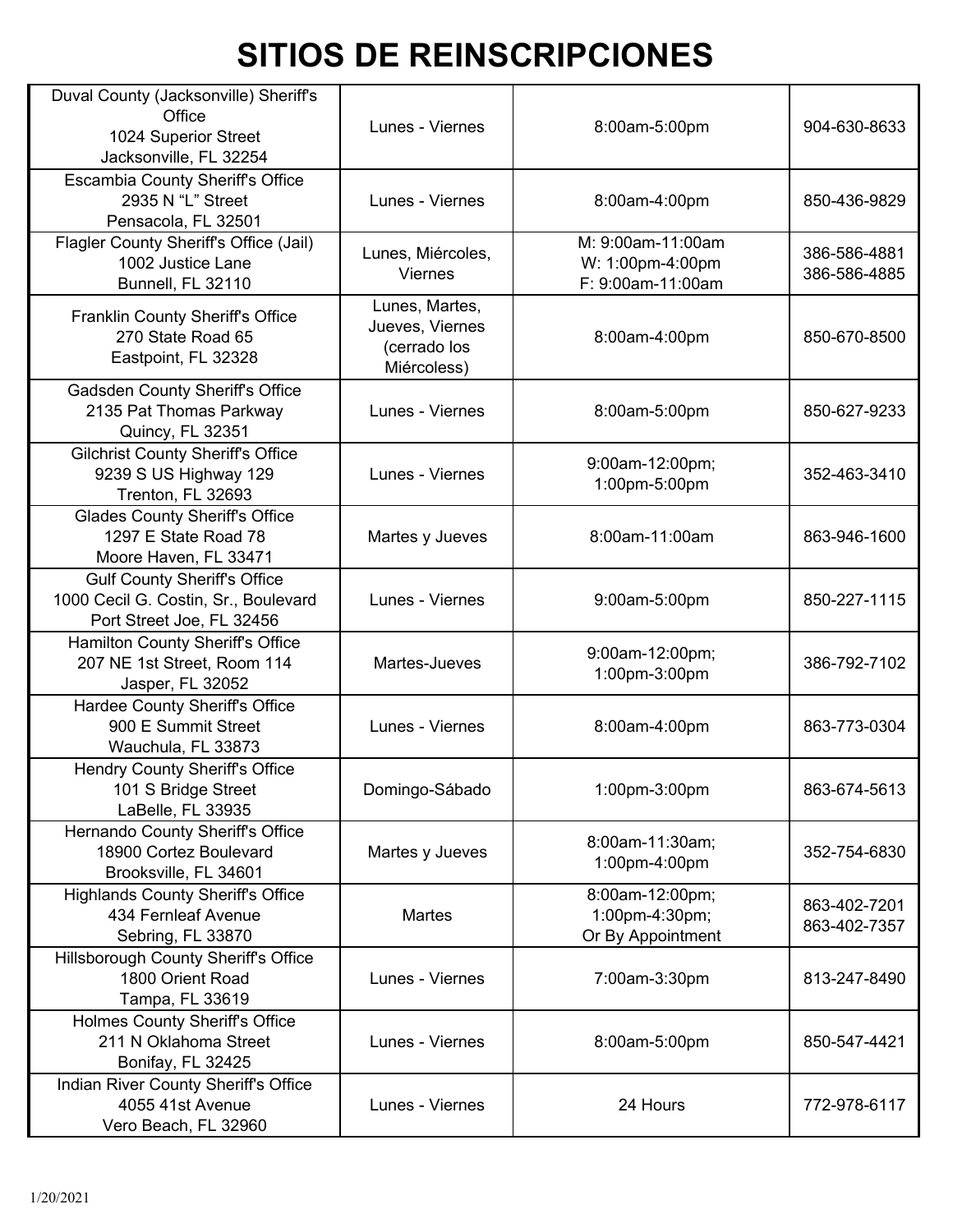| Jackson County Sheriff's Office<br>4012 LaFayette Street<br>Marianna, FL 32446             | Lunes, Miércoles,<br>Viernes                                      | Por Cita Solamente<br>2:00pm-4:00pm | 850-482-9624                                      |
|--------------------------------------------------------------------------------------------|-------------------------------------------------------------------|-------------------------------------|---------------------------------------------------|
| Jacksonville Sheriff's Office<br>1024 Superior Street<br>Jacksonville, FL 32254            | Lunes - Viernes                                                   | 8:00am-5:00pm                       | 904-630-8633                                      |
| Jefferson County Sheriff's Office<br>171 Industrial Park<br>Monticello, FL 32344           | Lunes - Viernes                                                   | 9:00am-5:00pm                       | 850-997-2023                                      |
| Lafayette County Sheriff's Office<br>178 NW Crawford Street<br>Mayo, FL 32066              | Martes y Jueves                                                   | 10:00am-5:00pm                      | 386-294-1222                                      |
| Lake County Sheriff's Office<br>551 W Main Street<br>Tavares, FL 32778                     | Lunes - Viernes                                                   | 9:00am-12:00pm<br>1:00pm-4:30pm     | 352-742-4036                                      |
| Lee County Sheriff's Office<br>2115 Dr. Martin Luther King Jr Blvd<br>Fort Myers, FL 33901 | Lunes - Viernes                                                   | 8:00am-4:00pm                       | 239-477-1198                                      |
| Leon County Sheriff's Office<br>2825 Municipal Way<br>Tallahassee, FL 32302                | Lunes, Miércoles,<br>Viernes                                      | 8:30am-11:30am<br>1:00pm-4:30pm     | 850-606-3350                                      |
| Levy County Sheriff's Office<br>9150 NE 80th Avenue<br>Bronson, FL 32621                   | Lunes - Viernes                                                   | 9:00am-12:00pm<br>2:00pm-4:00pm     | 352-486-5111                                      |
| <b>Liberty County Sheriff's Office</b><br>12832 NW Central Ave<br>Bristol, FL 32321        | Miércoles                                                         | 8:00am-5:00pm                       | 850-643-2235                                      |
| Madison County Sheriff's Office<br>823 SW Pinckney Street<br>Madison, FL 32340             | Lunes - Viernes                                                   | 9:00am-4:00pm                       | 850-973-4002                                      |
| Manatee County Sheriff's Office<br>3500 9th Stree West<br>Bradenton, FL 34205              | Martes y Miércoles                                                | 8:30am-4:00pm                       | 941-747-3011<br>ext. 1937, ext. 1938<br>ext. 8424 |
| <b>Marion County Sheriff's Office</b><br>692 NW 30 Avenue<br>Ocala, FL 34478               | Lunes, Martes,<br>Jueves, Viernes<br>(cerrado los<br>Miércoless)  | 8:30am-4:00pm                       | 352-368-3517                                      |
| Martin County Sheriff's Office<br>800 SE Monterey Road<br>Stuart, FL 34994                 | Lunes - Viernes                                                   | 8:30am-4:00pm                       | 772-220-7155                                      |
| Miami-Dade Police Dept<br>1701 NW 87th Avenue, Suite 222<br>Miami, FL 33126                | Lunes - Viernes<br>(feriados observados en el<br>condado cerrado) | 8:00am-12:00pm<br>1:00pm-4:00pm     | 305-715-3333                                      |
| Monroe County Sheriff's Office<br>5501 College Road<br>Key West, FL 33040                  | Lunes - Viernes                                                   | 9:00am-11:00am<br>1:00pm-3:00pm     | 305-293-7348<br>305-293-7452                      |
| Nassau County Sheriff's Office<br>76212 Nicholas Cutinha Road<br>Yulee, FL 32097           | Lunes - Viernes                                                   | 8:00am-4:30pm                       | 904-548-4006                                      |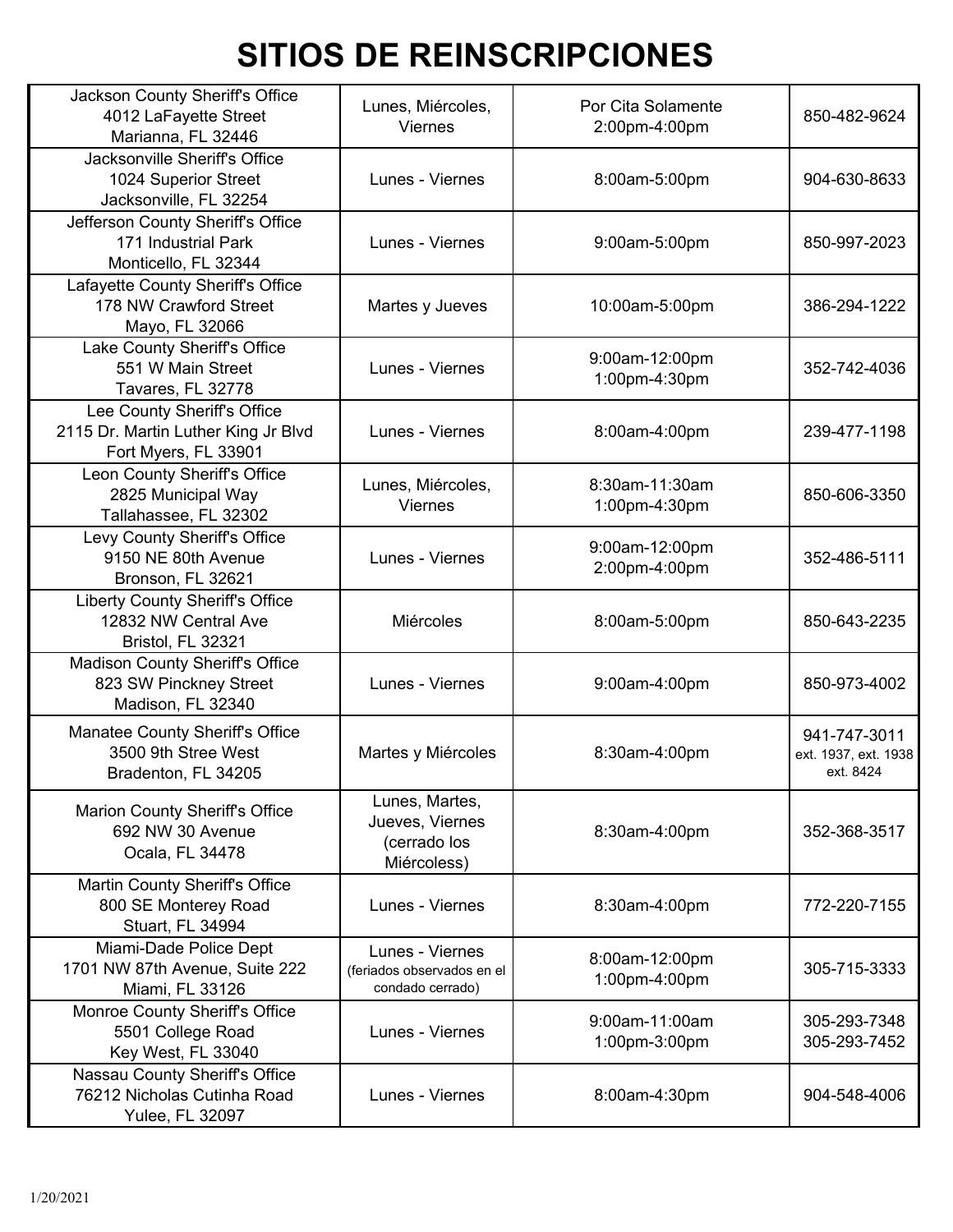| <b>Okaloosa County Sheriff's Office</b><br>197 E James Lee Blvd Crestview<br>1940 Lewis Turnder Blvd Fort Walton Beach                                 | Martes, Jueves<br>Domingo-Sábado                              | 7:30am-11:30am; 1:00pm-4:00pm<br>24 Hours (Por Cita Solamente)       | 850-689-5650<br>850-651-7430 |
|--------------------------------------------------------------------------------------------------------------------------------------------------------|---------------------------------------------------------------|----------------------------------------------------------------------|------------------------------|
| Okeechobee County Sheriff's Office<br>504 NW 4th Street<br>Okeechobee, FL 34972                                                                        | Lunes - Viernes                                               | Por Cita Solamente<br>8:00am-5:00pm                                  | 863-763-3117<br>Ext. 5100    |
| <b>Orange County Sheriff's Office</b><br>2500 W Colonial Drive<br>Orlando, FL 32804                                                                    | Lunes - Viernes                                               | 8:00am-4:00pm                                                        | 407-254-7000                 |
| Osceola County Sheriff's Office<br>2601 E Irlo Bronson Hwy<br>Kissimmee, FL 34744                                                                      | Lunes - Viernes                                               | Por Cita Solamente<br>8:30am-3:30pm                                  | 321-697-4378                 |
| Palm Beach County Sheriff's Office<br>Stockade Jail<br>673 W Fairgrounds Road<br>West Palm Beach, FL 33411                                             | Lunes - Viernes                                               | 9:30am-3:00pm                                                        | 561-688-4990                 |
| Pasco County Sheriff's Office<br>20101 Central Boulevard<br>Land O' Lakes, Fl. 34637<br>*Pasco County Detention Center Lobby                           | Lunes, Martes,<br>Miércoles, Viernes<br>(cerrado los Juevess) | 8:30am-4:30pm<br>cerrado los for lunch 12:00 to 12:30                | 813-235-6170                 |
| <b>Pinellas County Sheriff's Office</b><br>14500 49th Street North<br>Clearwater, FL 33762<br>*Parking & entrance located on North<br>side of building | Martes - Jueves                                               | 8:00am-4:00pm                                                        | 727-582-7768                 |
| Polk County Sheriff's Office<br>455 N Broadway Avenue<br>Bartow, FL 33830                                                                              | Lunes-Viernes<br>Sábado y Domingo                             | 24 Hours                                                             | 863-534-6300                 |
| <b>Putnam County Sheriff's Office</b><br>130 Orie Griffin Boulevard<br>Palatka, FL 32177                                                               | Lunes - Viernes                                               | Por Cita Solamente<br>9:00am-11:00am<br>1:00pm-4:00pm                | 386-329-0821                 |
| Santa Rosa County Sheriff's Office<br>8390 Transition Road<br>Milton, FL 32583                                                                         | Lunes - Jueves                                                | Por Cita Solamente<br>8:00am-2:00pm<br>www.timetrade.com/book/Z2872N | 850-983-1148                 |
| Sarasota County Sheriff's Office<br>6010 Cattleridge Blvd<br>Sarasota, FL 34232                                                                        | unes, Miércoles, Vierne                                       | 1:00pm-4:00pm                                                        | 941-861-4728                 |
| Seminole County Sheriff's Office<br>100 Bush Boulevard<br>Sanford, FL 32773                                                                            | Lunes - Viernes                                               | Por Cita Solamente<br>8:00am-2:00pm                                  | 407-665-6725<br>407-655-6773 |
| Saint Lucie County Sheriff's Office<br>900 N Rock Road<br>Fort Pierce, FL 34945                                                                        | Lunes - Viernes                                               | 8:00am-4:00pm                                                        | 772-462-3465                 |
| Saint Johns County Sheriff's Office<br>4010 Lewis Speedway<br>St Augustine, FL 32084                                                                   | Lunes - Viernes                                               | Por Cita Solamente<br>8:00am-4:30pm                                  | 904-209-1981                 |
| <b>Sumter County Sheriff's Office</b><br>7361 Powell Road<br>Wildwood, FL 34785                                                                        | Lunes - Viernes                                               | 8:00am-5:00pm                                                        | 352-793-0222                 |